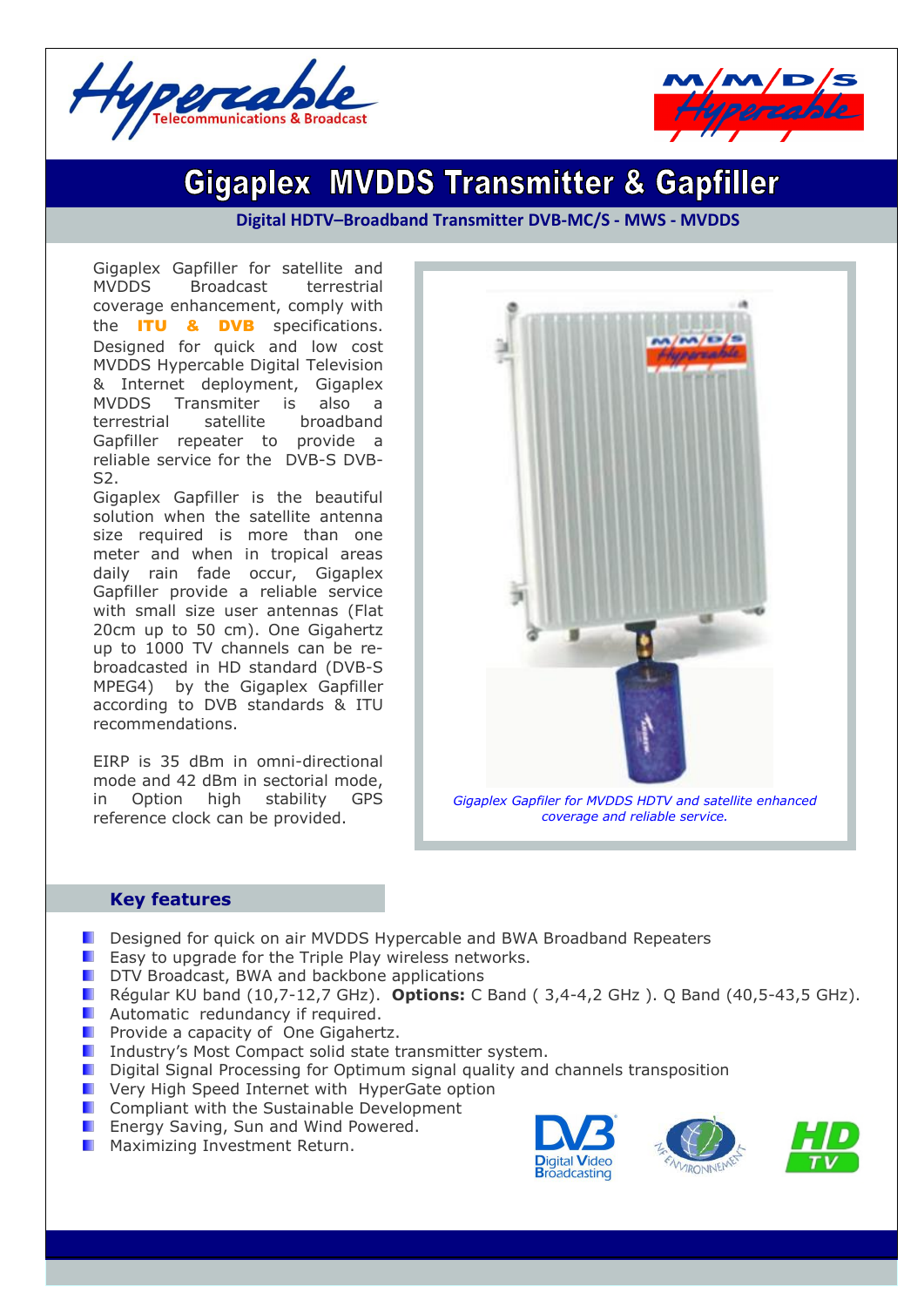## Hypercable the Wireless Cable

#### **Product data sheet specifications**

Each Hypercable Gigaplex Gapfiller is designed to ensure any migration to any DVB standard and any new wireless application. With our proprietary automatic gain control (AGC) and Phase Noise Reducer the Gigaplex delivers the maximum output power for very low main power consumption and the better phase noise quality for DVB-S-QPSK, DVB-S2-8PSK-16APSK-32APSK Broadcasting standards. Gigaplex family have been designed with a highly modular architecture to reduce running costs and makes the transmitters and the system easy to maintain in service.

- **°** Fine output power tuning 0 dBm to 27 dBm. High Linearity, Compression point @ 1dB 27 dBm
- **°** EIRP up to 43 dBm for broadcast service up to 50 km.
- ° Global AGC better than +- 01 dB in a 33 dB dynamical range ° Large family of transmit and receive antennas MISO and
- SIMO systems with space and angular diversity.

#### **OPTIONS**:

- **°** GPS 10 MHz genlock
- **°** 48 VDC powered for easy wind or solar energy system

*Hypercable Satellite Gapfiller repeater in the mountain. Powered by sun and windmill for satellite re-transmission in a very deep valley not line of sight to the satellite*



### **Satellite Gapfiller Diagram**





Radio TX ODU Omni TX Four sectorial TX High gain 90 & 120cm Energy by solar panels Furtive RX antenna<br>27 dBm antenna 10 dB 360° 4x17dB Inverted Gregorian 40dB combined with wind mill 45- 75- 90-120-200 c 27 dBm antenna 10 dB 360° 4x17dB Inverted Gregorian 40dB combined with wind mill 45- 75- 90-120-200 cm

**For further information, about Operators and Distributors franchising please contact M/M/D/S Hypercable**

**M/M/D/S** *Hypercable* **®** S.A.R.L. - 81 rue des Carrières - ZA La Ronze 69440 - Taluyers - France TEL: + 33 4 78 48 74 75 - Cell: +33 6 82 82 38 73 - Mail: info@hypercable.fr - Web: [www.hypercable.fr](http://www.hypercable.fr/) *Hypercable* **® The Wireless Broadband ®**